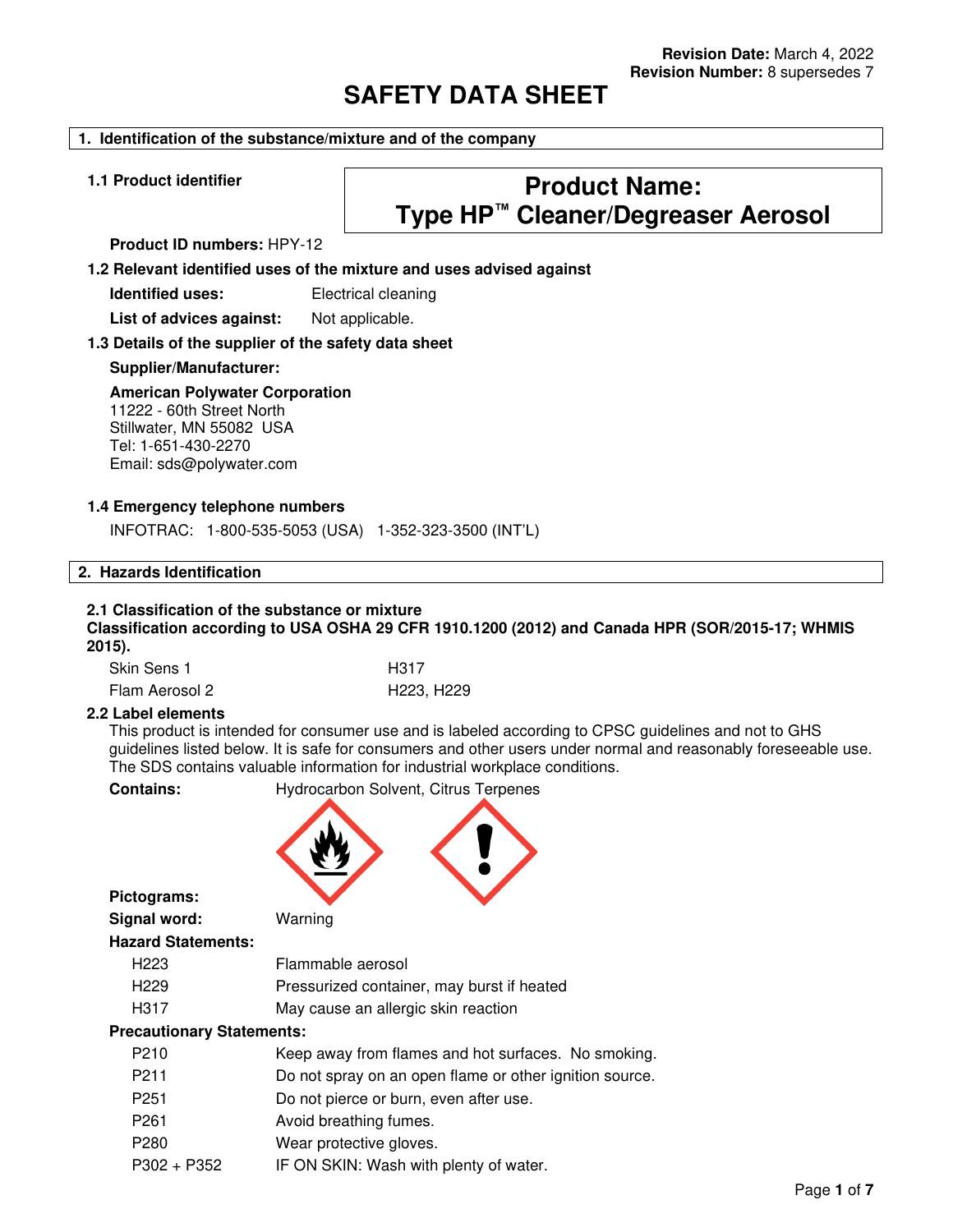| $P333 + P313$      | If skin irritation or rash occurs: Get medical advice.                           |
|--------------------|----------------------------------------------------------------------------------|
| $P410 + P412$      | Protect from sunlight. Do not expose to temperatures exceeding 50°C/122°F.       |
| P <sub>501</sub>   | Dispose of contents/container in accordance with local and national regulations. |
| Notes:             | Aspiration classification not applied due to the physical form of the product.   |
| 2.3 Other hazards: | No information available.                                                        |
|                    |                                                                                  |

## **3. Composition/Information on Ingredients**

| Component                                 | CAS#       | EC#        | <u>Wt. %</u> |
|-------------------------------------------|------------|------------|--------------|
| Petroleum distillates, hydrotreated light | 64742-47-8 | 265-149-8  | 100 >        |
| d-Limonene                                | 5989-27-5  | 227-813-5  | 10 >         |
| Carbon Dioxide                            | 124-38-9   | 204-6969-9 |              |

# **4. First Aid Measures**

# **4.1 Description of first aid measures**

| <b>Eye Contact:</b>            | If eye irritation from exposure to vapors develops, move to fresh air. Flush eyes<br>with clean water. If irritation persists, seek medical attention. For direct eye<br>contact, flush with large quantity of water for 15 minutes. Seek medical attention. |
|--------------------------------|--------------------------------------------------------------------------------------------------------------------------------------------------------------------------------------------------------------------------------------------------------------|
| <b>Skin Contact:</b>           | Remove contaminated clothing; flush skin thoroughly with water. If irritation<br>occurs, seek medical attention.                                                                                                                                             |
| <b>Inhalation (Breathing):</b> | If irritation of nose or throat develops, move to fresh air. If irritation persists, seek<br>medical attention. If breathing is difficult, provide oxygen. If not breathing, give<br>artificial respiration. Seek immediate medical attention.               |
| Ingestion (Swallowing):        | Do not induce vomiting or give anything by mouth. If victim is drowsy or<br>unconscious, place on the left side with head down. Do not leave victim<br>unattended. Seek medical attention.                                                                   |

## **4.2 Most important symptoms and effects, both acute and delayed**

Refer to Section 11 for more information.

## **4.3 Indication of immediate medical attention and special treatment needed.**

Aspiration hazard. If ingested, material may be aspirated into the lungs and cause chemical pneumonitis. This route not expected in aerosol package.

# **5. Firefighting Measures**

## **5.1 Extinguishing media:**

Carbon dioxide, water fog, dry chemical or foam.

## **5.2 Special hazards arising from the substance or mixture**

## **Hazardous decomposition and by-products:**

Burning generates CO, CO2 and smoke. Smoke may be acrid and fumes irritating.

## **5.3 Advice for firefighters**

Wear full protective clothing, including self-contained, positive pressure or pressure-demand breathing apparatus. Sealed container can build up pressure when exposed to high heat. Use water spray to cool fire exposed containers. Aerosol cans can build up pressure and explode when exposed to temperatures greater than 122°F (50°C).

## **6. Accidental Release Measures**

## **6.1 Personal precautions, protective equipment and emergency procedures:**

Keep away from heat/sparks/open flames/hot surfaces. No smoking. Use only non-sparking tools to clean up the spill. For a spill in a confined space, provide mechanical ventilation to disperse or exhaust vapors. For emergency responders: use respiratory protection: half-face or full-face respirator with filter(s) for organic vapor for spills in a confined space. Work gloves that are resistant to aromatic hydrocarbons are recommended. Chemical goggles are recommended if splashes or contact with eyes is possible. For small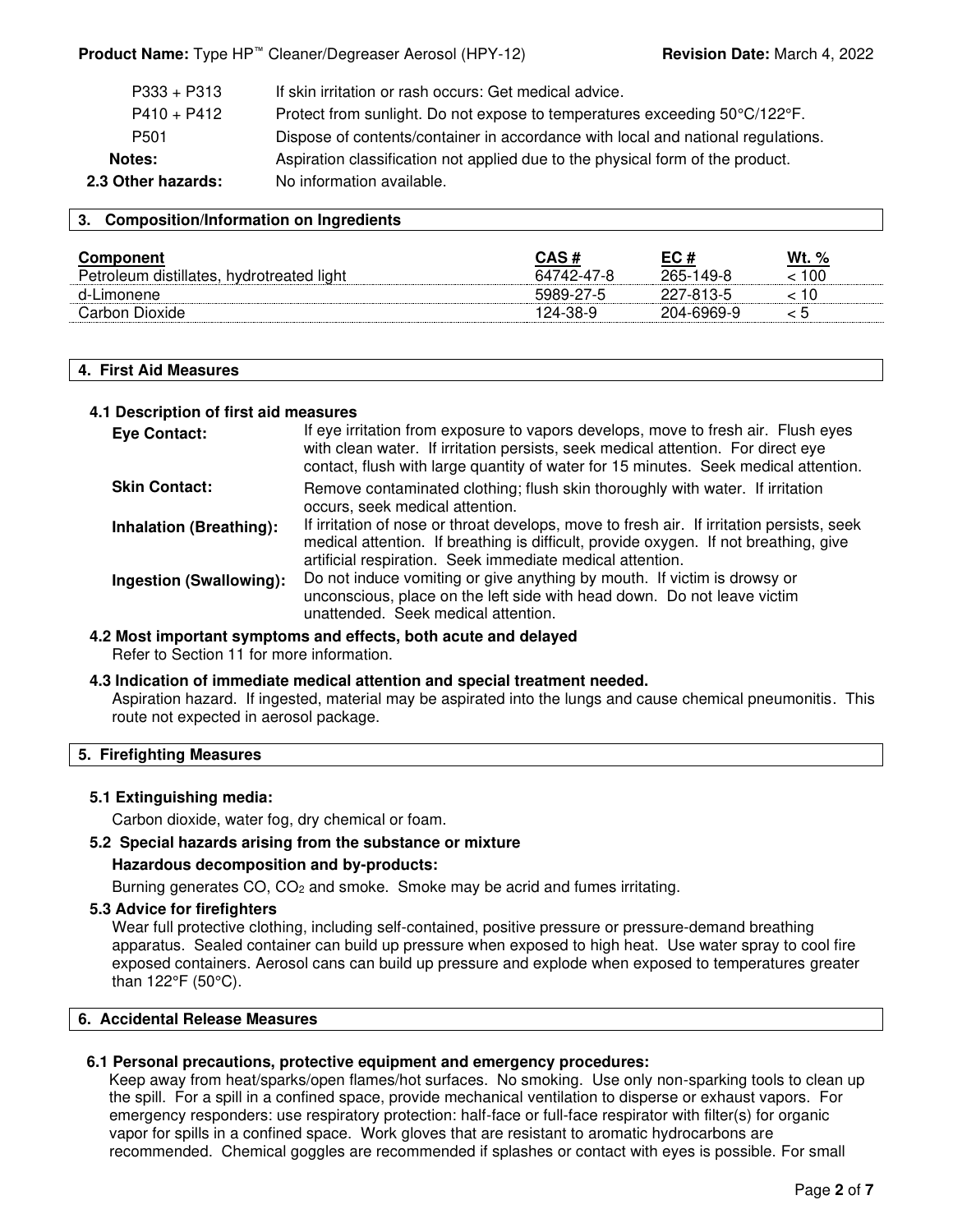spills: normal antistatic work clothes are usually adequate.

#### **6.2 Environmental precautions:**

Avoid release to the environment. Dyke the spill to prevent entry into waterways, sewers, basements or confined areas.

## **6.3 Methods materials for containment and cleaning up:**

Absorb spill with sand or absorbents. Collect as much of the spilled material as possible using non-sparking tools and transfer to a container. Seal the container. Remember, adding an absorbent material does not change the toxicity or flammability hazard.

## **6.4 Reference to other sections:**

Refer to Sections 4, 5, 8, and 13 for more information.

#### **7. Handling and Storage**

#### **7.1 Precautions for safe handling**

Keep away from heat/sparks/open flames/hot surfaces. No smoking. Avoid breathing vapors or spray. Do not get in eyes, on skin, or on clothing. Do not eat, drink or smoke when using this product. Wash thoroughly after handling. Wash contaminated clothing before reuse. For industrial or professional use only.

## **7.2 Conditions for safe storage, including incompatibilities**

Do not expose container to direct sunlight or temperatures above 122°F (50°C). Store in a well-ventilated place. Keep container tightly closed. Keep cool. Store away from acids and oxidizing agents.

#### **7.3 Specific end uses**

See technical data sheet on this product for further information.

#### **8. Exposure Controls / Personal Protection**

#### **8.1 Control parameters**

**Exposure limits and recommendations:** 

#### **Petroleum Distillates, hydrotreated light (64742-47-8)**

| <b>Country/Source</b>                                                               | Long-term exposure limit -<br>8 hr. TWA                                  | Short-term exposure limit -<br>15 min |
|-------------------------------------------------------------------------------------|--------------------------------------------------------------------------|---------------------------------------|
| Manufacturer, RCP* TWA                                                              | 1200 mg/m <sup>3</sup>                                                   | --                                    |
| USA, ACGIH TWA                                                                      | Not established                                                          | Not established                       |
| USA, OSHA PEL                                                                       | 2000 mg/m <sup>3</sup> , 500 ppm<br>(as petroleum distillates (naphtha)) |                                       |
| <b>British Columbia</b>                                                             | 200 mg/m <sup>3</sup>                                                    | --                                    |
| Alberta, Quebec, Yukon,<br>Saskatchewan, Ontario*                                   | Not established                                                          | --                                    |
| D-Limonene (5989-27-5)                                                              |                                                                          |                                       |
| <b>Country/Source</b>                                                               | Long-term exposure limit -<br>8 hr. TWA                                  | Short-term exposure limit -<br>15 min |
| USA ACGIH TWA                                                                       | Not established                                                          | Not established                       |
| USA OSHA PEL<br>Alberta, Quebec, Yukon,<br>British Columbia,                        | Not established                                                          | Not established                       |
| Saskatchewan, Ontario*<br>* reciprocal calculation procedure for total hydrocarbons | Not established                                                          | Not established                       |

\*\* Manitoba, Newfoundland and Labrador, Nova Scotia, and Prince Edward Island are all based on the current ACGIH TLVs. New Brunswick is based on an older version ACGIH. Nunavet and Northwest Territories are based heavily on current ACGIH TLVs.

#### **8.2 Exposure controls**

#### **Respiratory protection:**

Normal ventilation is adequate. If exposure exceeds recommended limits, respirator protection is recommended. Use a respirator or gas mask with cartridges for organic vapors (NIOSH or CE approved) with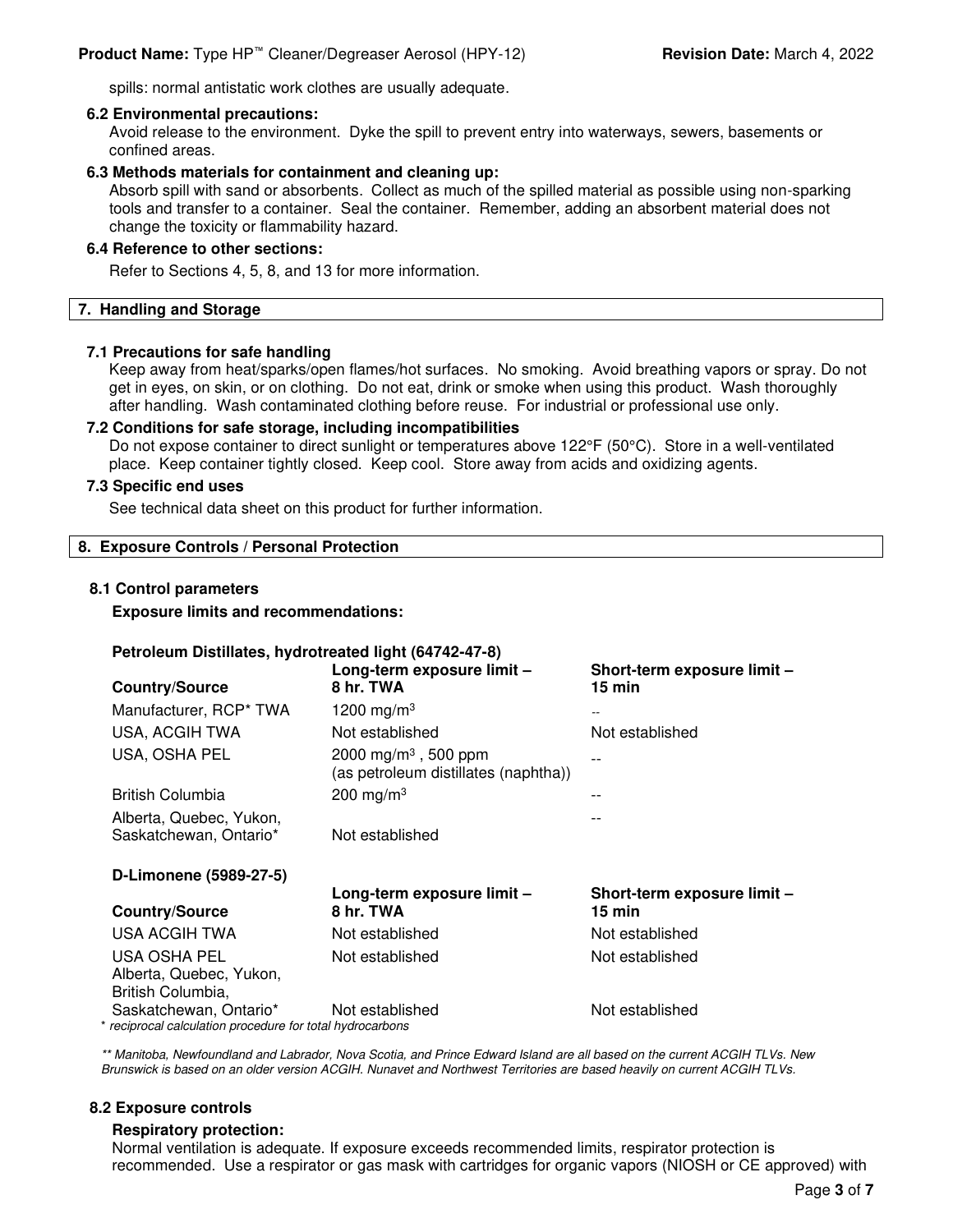particulate pre-filter, P100 or AP2.

## **Protective gloves:**

For repeated or prolonged skin contact, the use of impermeable gloves is recommended to prevent drying and possible irritation.

Suggested Material: Nitrile Rubber

Suggested Thickness: For short term contact (<15 minutes), splashes use 0.2 mm. For full contact use 0.4 mm

Exact break-through time has not been determined. Guidance is based on similar chemistry/material. Maximum wearing time should be determined based on 50 % of the penetration time determined by EN 374 part III.

## **Eye protection:**

Safety glasses recommended.

## **Other protective equipment:**

It is suggested that a source of clean water be available in work area for flushing eyes and skin. Impervious clothing should be worn as needed.



# **9. Physical and Chemical**

# **9.1 Information of basic physical and chemical properties**

| Appearance:                                               | Clear, colorless liquid with a very light citrus scent in aerosol package. |
|-----------------------------------------------------------|----------------------------------------------------------------------------|
| <b>Odor threshold:</b>                                    | Not available                                                              |
| pH:                                                       | Does not apply                                                             |
| <b>Freezing point:</b>                                    | <-58°F (<-50°C)                                                            |
| <b>Boiling point:</b>                                     | 365°F (185°C) Initial                                                      |
| Flash point:                                              | $>140^{\circ}$ F ( $>60.5^{\circ}$ C), Closed Cup (PMCC)                   |
| <b>Evaporation rate:</b>                                  | $< 0.1$ (n-butyl acetate = 1)                                              |
| Flammability (solid, gas):<br>Upper/lower flammability or | Not applicable to liquids                                                  |
| explosive limits:                                         | $LEL = 0.7\%$ UEL = 6.1%-7.0%                                              |
| Vapor pressure:                                           | $<$ 1 mm Hg $<$ 134 Pa @ 20 °C                                             |
| Vapor density $(Air = 1)$ :                               | > 1.0                                                                      |
| Specific gravity ( $H_2O = 1$ ):                          | 0.79                                                                       |
| <b>Solubility in water:</b>                               | Nil                                                                        |
| <b>Partition coefficient: n-</b>                          |                                                                            |
| octanol/water:                                            | Not available                                                              |
| <b>Auto-ignition temperature:</b>                         | Not available                                                              |
| <b>Decomposition temperature:</b>                         | Not available                                                              |
| <b>Viscosity:</b>                                         | Not available.                                                             |
| 9.2 Other Information                                     |                                                                            |
| Volatiles (Weight %):                                     | 100%                                                                       |
| <b>VOC Content:</b>                                       | 790 g/l                                                                    |
|                                                           |                                                                            |

# **10. Stability and Reactivity**

## **10.1 Reactivity:**

See remaining headings in Section 10. **10.2 Chemical stability:**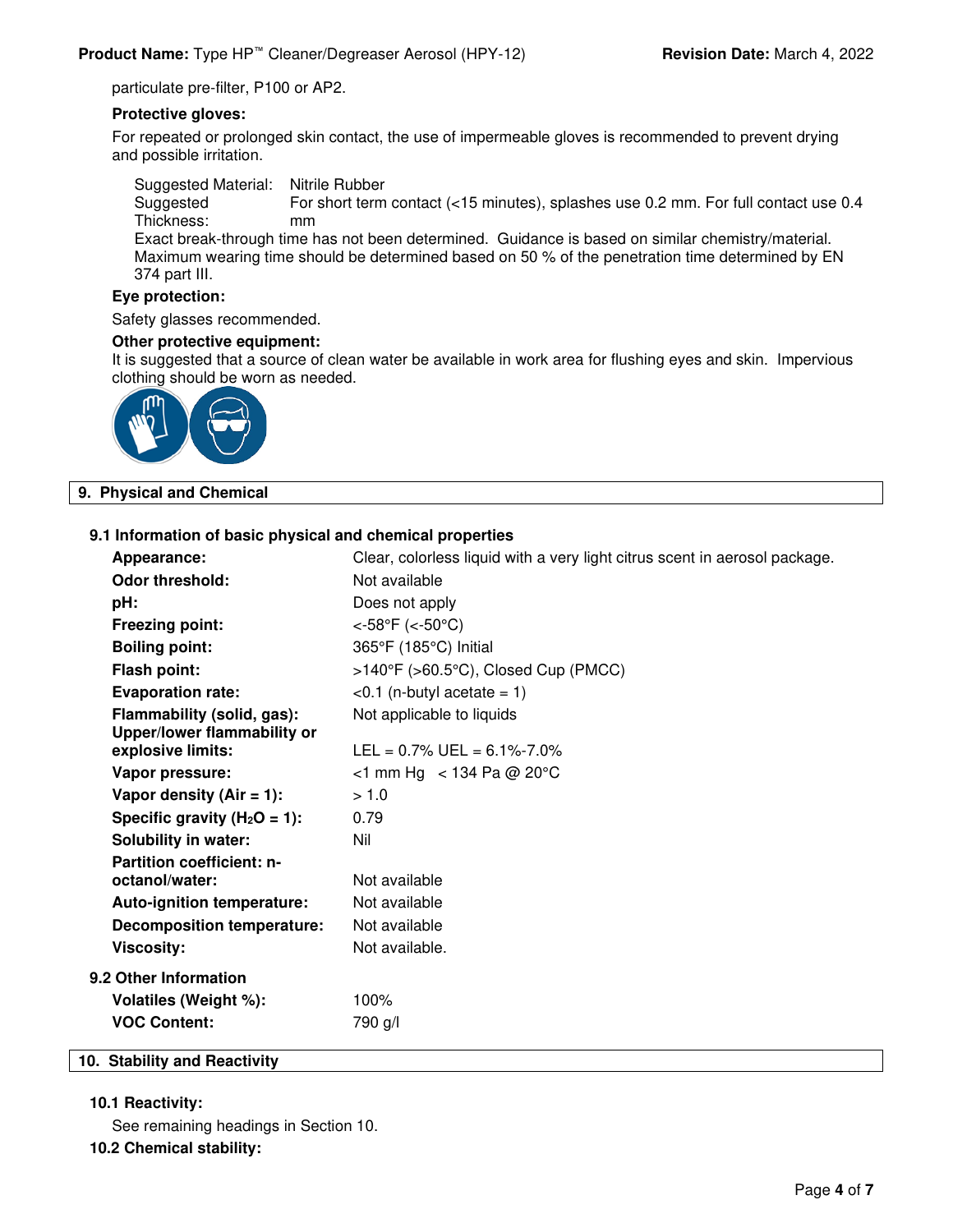Stable

## **10.3 Possibility of hazardous reactions:**

None known.

#### **10.4 Conditions to avoid:**

Avoid heat, flame, and sparks.

## **10.5 Incompatible materials :**

Strong oxidizing agents.

## **10.6 Hazardous decomposition products:**

Carbon dioxide, carbon monoxide.

# **11. Toxicological Information**

# **11.1 Information on toxicological effects:**

#### **Acute toxicity**

#### **Eye contact:**

Direct eye contact may cause eye irritation. This irritation is minimal and expected to be transient.

#### **Skin contact:**

Prolonged or repeated skin exposure can remove oils, causing redness, drying and cracking. Persons with pre-existing skin disorders may be more susceptible to skin irritation from this material.

#### **Irritation and Sensitization Potential:**

Product may be irritating to skin and eyes. It is not a sensitizer.

#### **Inhalation (Breathing):**

Concentrated petroleum solvent vapors may cause irritation of the nose and throat. Prolonged exposure to excessively high vapor concentrations can result in central nervous system depression (e.g., drowsiness, dizziness, loss of coordination, and fatigue). Persons with impaired lung function may experience additional breathing difficulties due to the irritant properties of this material.

#### **Ingestion:**

Ingestion of large quantities may cause irritation of the digestive tract, nervous system depression (e.g., drowsiness, dizziness, loss of coordination, and fatigue).

#### **Toxicity to Animals:**

| Petroleum distillates, |                                             |
|------------------------|---------------------------------------------|
| hydrotreated light:    | $LD_{50}$ (oral rat) >5000 mg/kg            |
|                        | $LD_{50}$ (dermal rabbit) > 2000 mg/kg      |
|                        | $LC_{50}$ (inhl rat) > 4.3 mg/L, 4 hours    |
| d-Limonene:            | $LD_{50}$ (oral rat) >5000 mg/kg            |
|                        | LD <sub>50</sub> (dermal rabbit) 5000 mg/kg |
|                        | RD <sub>50</sub> 1000 ppm                   |

## **Aspiration hazard**

May be fatal if swallowed and enters airways. Not expected with aerosol package.

## **Chronic Exposure:**

| <b>Reproductive Toxicity:</b>      | Not available.                                                                                                                          |
|------------------------------------|-----------------------------------------------------------------------------------------------------------------------------------------|
| <b>Mutagenicity:</b>               | Not available.                                                                                                                          |
| Teratogenicity:                    | Not available.                                                                                                                          |
| <b>Specific Target Organ</b>       |                                                                                                                                         |
| <b>Toxicity (STOT)</b>             | No end point data.                                                                                                                      |
| <b>Toxicologically Synergistic</b> |                                                                                                                                         |
| <b>Products:</b>                   | Not available.                                                                                                                          |
| <b>Carcinogenic Status:</b>        | This substance has not been identified as a carcinogen or probable<br>carcinogen by NTP, IARC, or OSHA, nor have any of its components. |

#### **12. Ecological Information**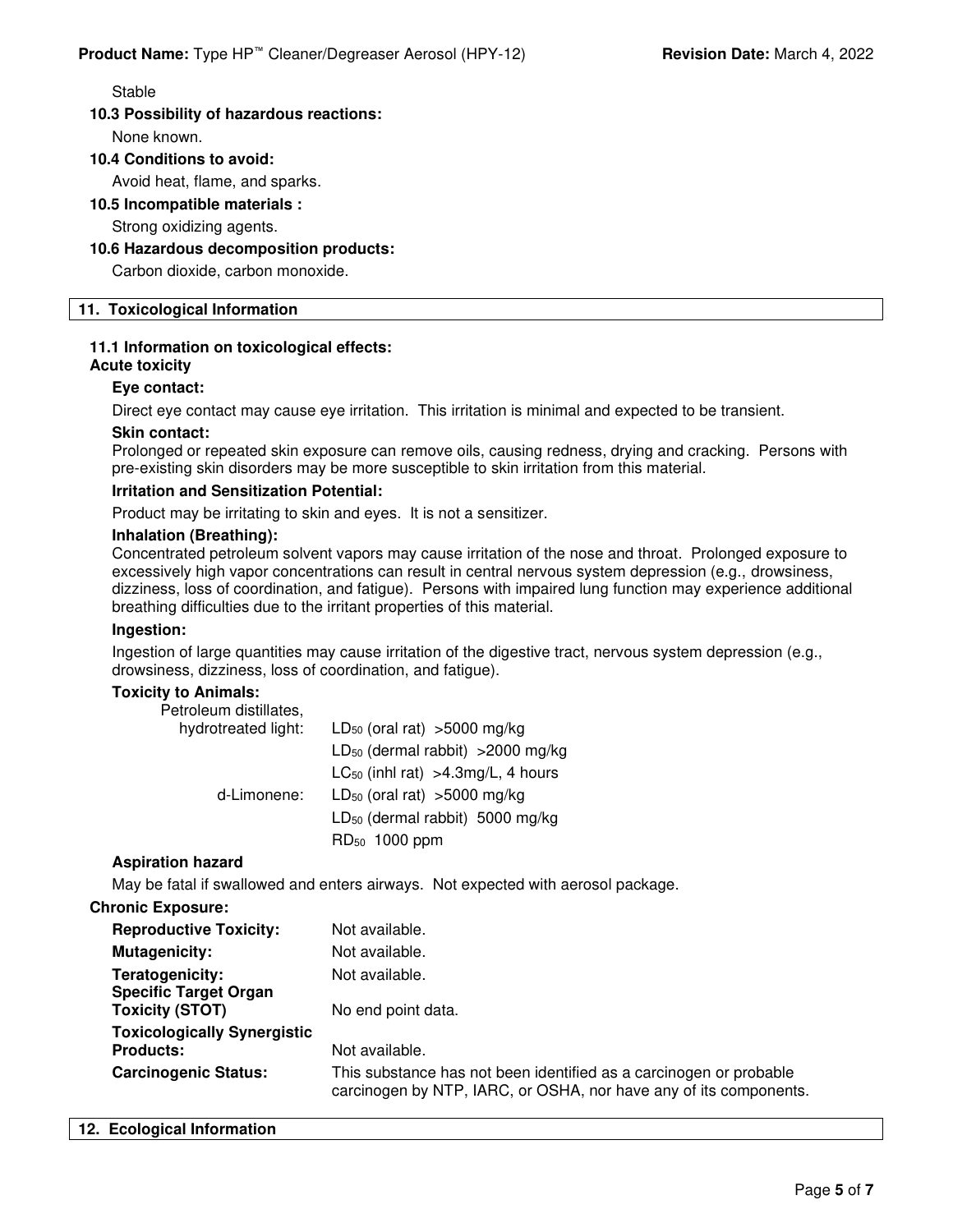| IZ.I TOXICILY.                              |                                                                                |
|---------------------------------------------|--------------------------------------------------------------------------------|
| <b>Ecotoxicity:</b>                         | No information available.                                                      |
| <b>Aquatic Toxicity:</b>                    | No information available.                                                      |
| 12.2 Persistence and degradability:         | Expected to be biodegradable.                                                  |
| 12.3 Bioaccumulation potential:             | No information available                                                       |
| 12.4 Mobility in soil:                      | No information available.                                                      |
| 12.5 Results of PBT and vPvB<br>Assessment: | This product is not, nor does it contain a substance that is a PBT or<br>vPvB. |
| 12.6 Other adverse effects:                 | None known.                                                                    |

## **13. Disposal Considerations**

**12.1 Toxicity:** 

Dispose of product in accordance with National and Local Regulations.

#### **14. Transport Information**

| <b>UN Number:</b><br>UN Proper shipping name: | 1950<br>AEROSOLS, Flammable, less than 1 liter each, Class 2.1, LTD QTY                                               |
|-----------------------------------------------|-----------------------------------------------------------------------------------------------------------------------|
| Transport hazard class(es):                   | Class 9                                                                                                               |
| Packing group:                                | Not Applicable                                                                                                        |
| <b>Environmental hazards:</b>                 | None known                                                                                                            |
| <b>Special precautions:</b>                   | None known                                                                                                            |
| TDG:                                          | Not Regulated                                                                                                         |
| <b>ICAO/IATA-DGR:</b>                         | Consumer Commodity, ID 8000, Class 9, LTD QTY<br>UN 1950, AEROSOLS, Flammable, less than 1 liter each, Class 2.1, LTD |
| IMDG:                                         | 0TY                                                                                                                   |

#### **15. Regulatory Information**

## **15.1 Safety, health and environmental regulations/legislation specific for the substance or mixture**

## **USA Federal and State**

All components are listed on the TSCA inventory.

| <b>Hazard Categories for SARA</b> |                               | <b>Acute</b> | <b>Chronic</b>             | <u>Fire</u>    | <b>Pressure</b> | Reactive             |
|-----------------------------------|-------------------------------|--------------|----------------------------|----------------|-----------------|----------------------|
| Section 311/312 Reporting         |                               | No.          | No                         | Yes            | N٥              | No.                  |
|                                   |                               |              | <b>CERCLA/SARA Sec 302</b> |                |                 | SARA Sec. 313        |
| <b>Components</b>                 | <b>Hazardous Substance RQ</b> |              |                            | <b>EHS TPQ</b> |                 | <b>Toxic Release</b> |

Components are not affected by these Superfund regulations.

| <b>NFPA Ratings:</b> | Health:     |   |
|----------------------|-------------|---|
|                      | Fire:       | 2 |
|                      | Reactivity: |   |
| . .                  |             |   |

National Fire Protection Association (NFPA) hazard ratings are designed for use by emergency response personnel during spill, fire or similar emergencies. Hazard ratings are based on physical and toxic properties of combustion or decomposition.

## **California Proposition 65**

WARNING: This product can expose you to benzene, ethylbenzene, cumene, and naphthalene which are known to the state of California to cause cancer, and toluene and benzene which are known to the State of California to cause birth defects and/or other reproductive harm. For more information, go to www.p65warnings.ca.gov.

## **European Union**

Product complies with the communication requirements of REACH Regulation (EC) No. 1907/2006. All components are listed on the European Inventory of Existing Chemical Substances (EINECS). Contains no substance on the